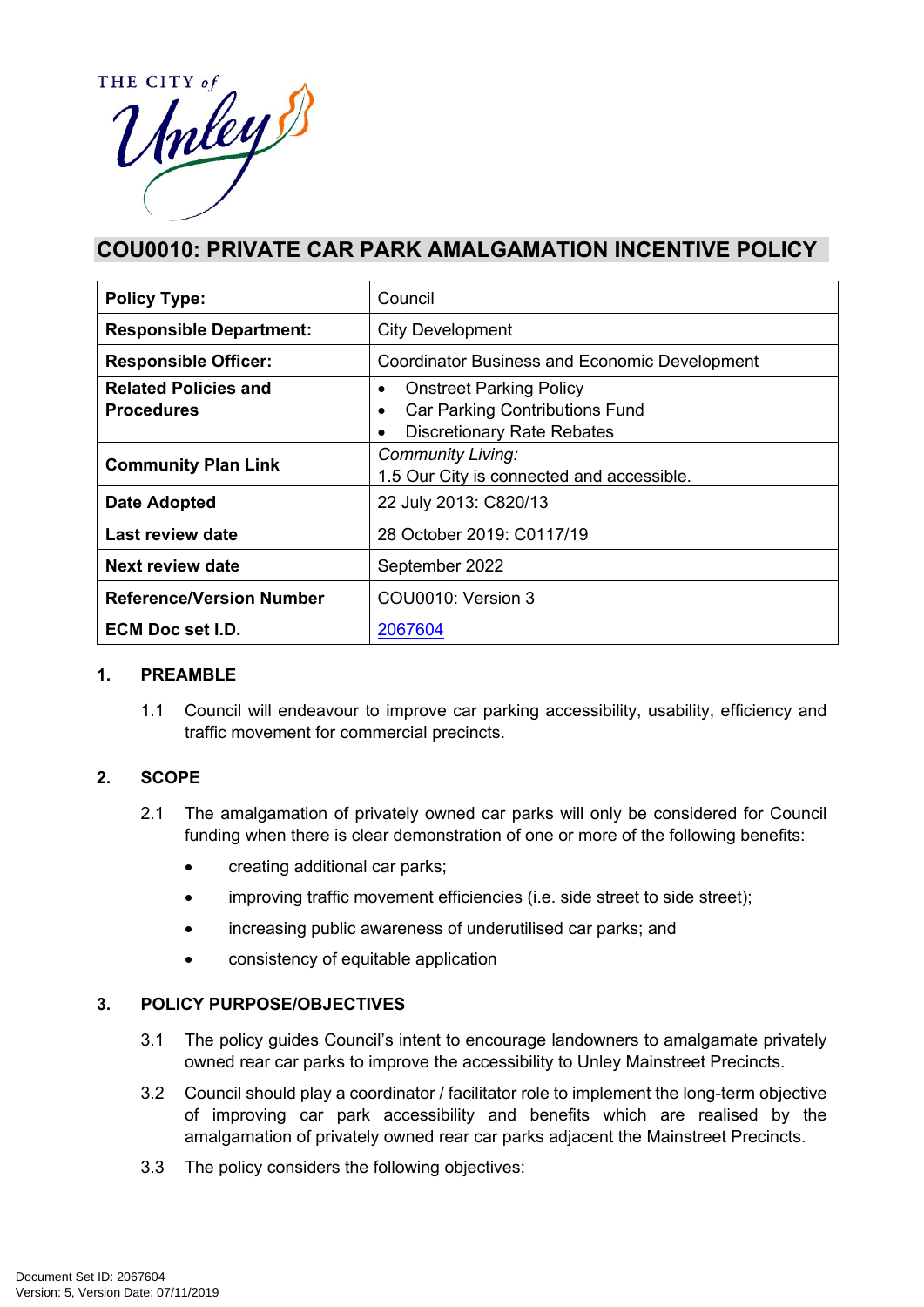- accessibility:
- equitable system;
- safety; and
- improved efficiencies.
- 3.4 The policy aims to provide a clear process for stakeholders to understand the steps involved.
- 3.5 The policy provides a transparent and equitable methodology for determining the level of support a landowner can expect from Council as an incentive to participate.
- 3.6 This policy is based on cooperation between individual landowners and Council.

### **4. DEFINITIONS**

4.1 Not applicable.

### **5. ROLES AND RESPONSIBILITIES**

- 5.1 Coordinator Business and Economic Development.
- 5.2 This policy will be reviewed on a three (3) yearly cycle, with particular attention to:
	- the effectiveness of the policy in achieving its desired outcomes;
	- the extent to which the policy provisions have been taken up; and
	- the overall management of the policy.

### **6. POLICY STATEMENT**

- 6.1 There will be no property acquisition or discriminatory outcomes (i.e. blocking acces) under this policy.
- 6.2 Incentives may include:
	- a percentage payment contribution to the cost associated with car park resurfacing treatment;
	- a percentage payment contribution to undertake or redo car park line marking;
	- additional signage including Council supplied digital signage indicating the number of car park spaces available to main street commuters;
	- entering into a Land Management Agreement (LMA) with Council to share the use of the car park and enforce new parking time limits following the implementation of such controls to deter all day city commuter parking;
	- Council producing and distributing a parking map for the residents and visitors to assist and promote the business tenants of the subject site to attract new customers based on an increased awareness of easy accessibility; and
	- applying discounts on general rates for the term of the agreement.
- 6.3 The attached framework outlines the procedures associated with the policy to encourage landowners to amalgamate privately owned rear car parks (see Attachment 1).



THE CITY of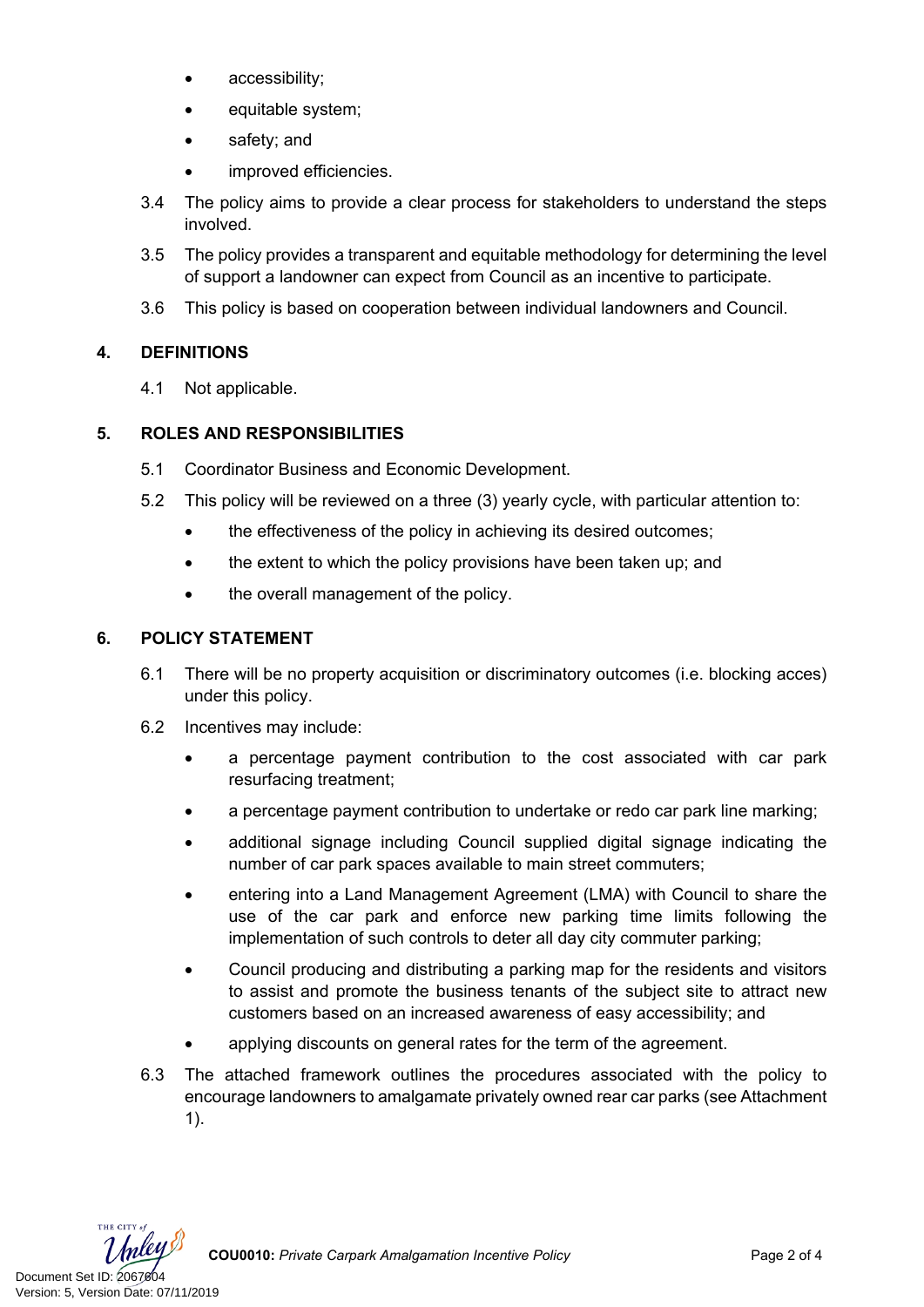#### **7. POLICY DELEGATIONS**

7.1 Information regarding the sub-delegated powers and duties is contained in Council's Delegations Register.

#### **8. LEGISLATION**

- *Private Parking Areas Act 1986*
- *Local Government Act 1999*

#### **9. AVAILABILITY OF POLICY**

9.1 The Policy is available for public inspection during normal office hours at:

The Civic Centre,

181 Unley Road, Unley SA 5061.

A copy may be purchased for a fee as determined annually by Council.

It is also available for viewing, download and printing free of charge from the Council's website [www.unley.sa.gov.au](file:///C:/Users/DBrown/AppData/Local/Microsoft/Windows/INetCache/Content.Outlook/O5LOQVBP/www.unley.sa.gov.au).

#### **10. DOCUMENT HISTORY**

| <b>Date</b>     | <b>Ref/Version No.</b> | <b>Comment</b> |
|-----------------|------------------------|----------------|
| 22 July 2013    | C820/13: V1            |                |
| 26 Oct 2015     | C290/15: V2            |                |
| 28 October 2019 | C0117/19:V3            |                |
|                 |                        |                |